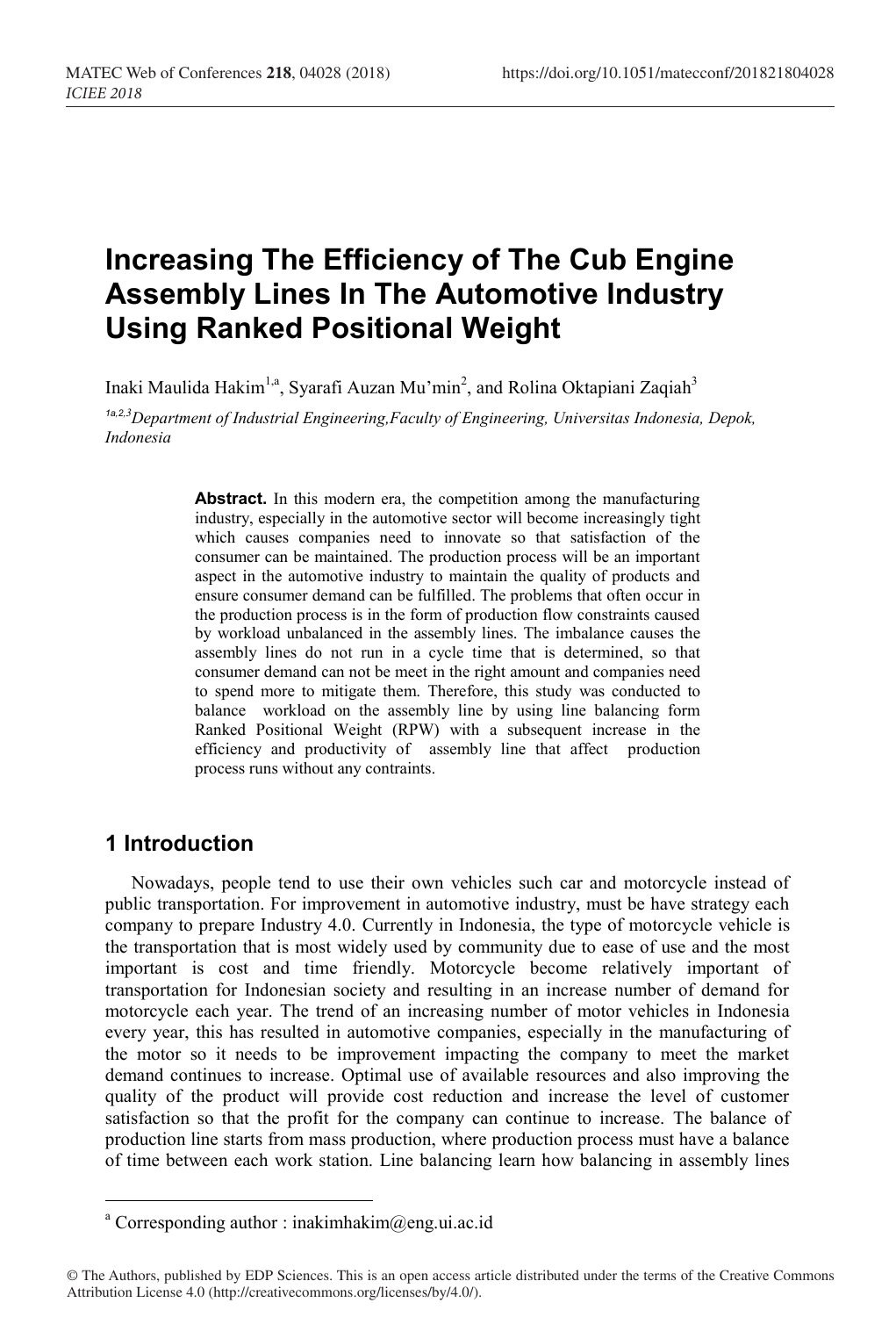can occur with leveler existing workload for each operator. The term line balancing is a method to assign jobs to workstations interrelated in a single production line so that each station has a time not exceeding the cycle time of work stations. Linkage number of jobs in an assembly lines need to be considered in determining the division of jobs into each work station. Relationships or interconnections between work and other work is described in a preliminary precedence diagram or chart, while it is called precedence relations job or precedence network (Bedworth, 1982).

The main problems that often occurs in assembly lines such as the occurrence of constraints in the system that is closely related to maintenance. Balancing workload on multiple workstations with the aim of achieving high efficiency and meet production planning that has been made. There are some symptoms of imbalance production line that includes differences in the performance of a work station with high levels of idle time and a work in process at several work station.To improve efficiency and productivity, can be achieved by reducing the manufacturing time required to produce the final product by reducing the number of workstations or both (Hamza, 2013). Therefore, the aims of this study is to increase the productivity and efficiency of the assembly line using line balancing method which focused on the cub engine line and used some parameters such as line efficiency, idle time, and smoothness index.

# **2 Methodology**

Line balancing is usually performed to minimize the imbalance between machines or personnel in order to meet the desired output of the assembly line. Finish line balancing problem, industry management should be able to know about the working methods, equipment, machinery, and personnel used in the work process. In addition, information about the time required for each assembly line and precedence relationship between activities is the arrangement and sequence of the various tasks that need to be done. There are some terms that are commonly used in the line balancing. Here are the terms in question :

### **2.1 Precedence diagram**

Precedence diagram used before stepping on the completion method of line balancing. Precedence diagram is actually a graphic picture of the sequence of work operations, as well as dependence on other working operation whose purpose was to facilitate the control and planning of activities associated therewith, while the mark is used in precedence diagram is as follows:

- a. The circle symbol with the letter or number on it to facilitaties identification on a process operation.
- b. The arrow shows the dependence and sequence of process operations. This operation is in the base of the arrow means working operations precedence that of the arrowhead.
- c. The figure above the circle symbol is the standard time it takes to complete each operation process.

### **2.2 Assemble Product**

Assemble Product is a product that passes order in which workstation, each workstation provides a specific process to complete final product at the final assembly.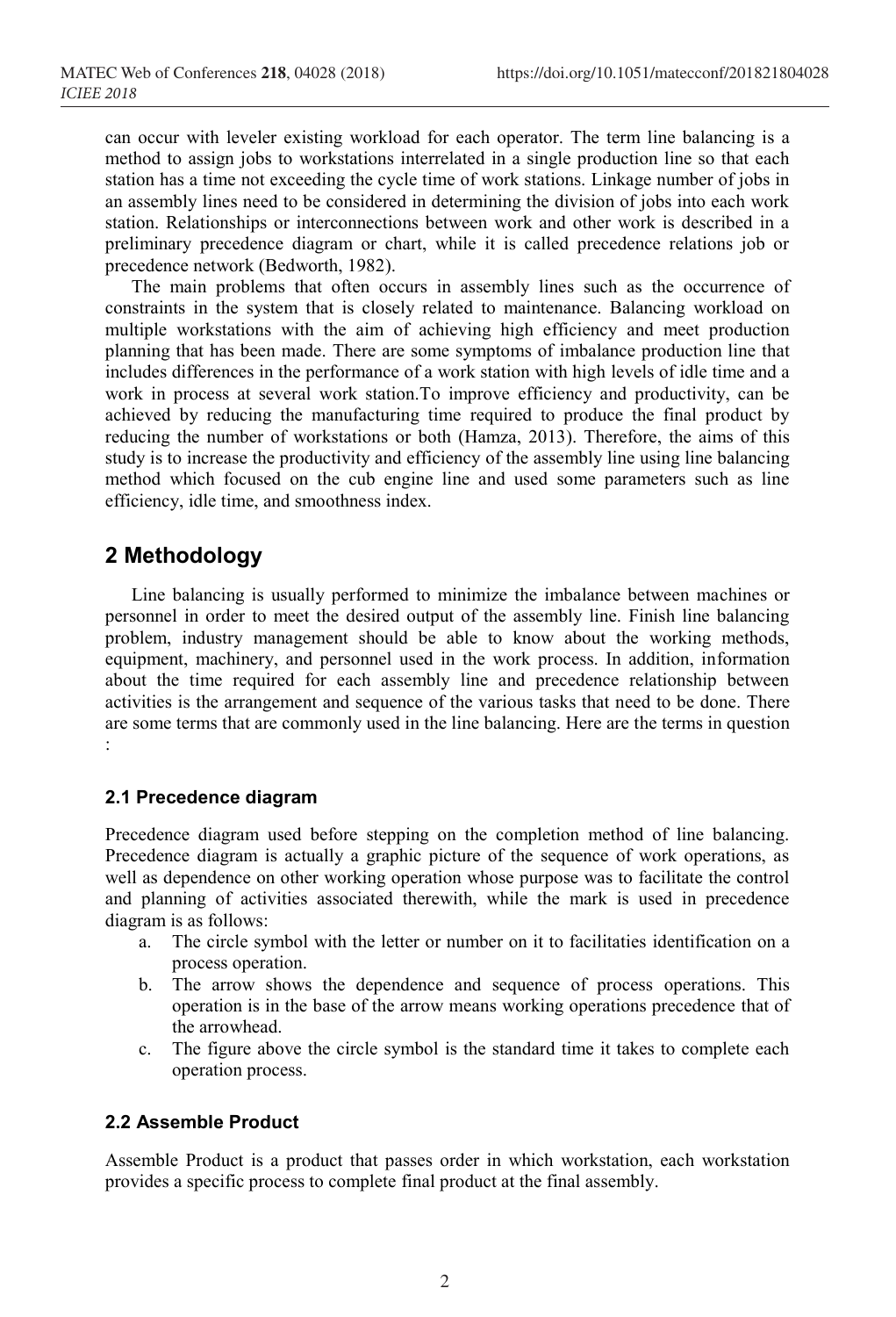## **2.3 Idle Time**

Where operator or worker waiting to perform work processes or operations that will be done next. The difference or distinction between Cycle time (CT) and Station Time (ST), or CT reduced Station Time (ST).

*I*dl*e* Time = n. 
$$
Ws - \sum_{i=1}^{n} W_i
$$
 (1)

 $N =$  Number of workstation.

W<sub>S</sub> = Highest workstation time

 $Wi = Time on workstation$ 

 $I = 1, 2, 3,...n$ 

#### **2.4 Balance delay**

Balance delay is measure of inefficiency resulting trajectory of the time unemployed actually caused the allocation is less than perfect work stations. Balance delay can be formulated as follows*:*

$$
D = \frac{n \cdot c - \sum t_i}{(n \cdot t_i)} \chi \ 100\%
$$
 (2)

- $D =$ Balance delay  $(\% )$
- $N =$  Number of workstation
- $\Sigma t_i$  = Sum of all operation time

 $t_i$  = Operation time<br>  $C$  = Cycle time

 $=$  Cycle time

### **2.5 Workstation Efficiency**

Workstation efficiency is ratio between operating time per work station (Wi) and the largest work station operating time (Ws). The efficiency of the work station can be formulated as follows:

*Workstation Efficiency* = 
$$
\frac{W_i}{W_s} x 100\%
$$
 (3)

#### **2.6 Line Efficiency**

Line efficiency is ratio of total time divided by the work station cycle multiplied on the number of workstations or the number of workstations efficiency divided by the number of workstations. Line efficiency can be formulated as follows*:*

Line *Efficiency* = 
$$
\frac{\sum_{i=1}^{k} ST_i}{k \cdot CT} \times 100\%
$$
 (4)

 $ST_i$  = Time of workstation i

 $k =$  Number of workstation

 $CT = Cycle time$ 

### **2.7 Minimum Work Station Required**

Workstation is a place on the assembly line where the assembly process is done. After determining the cycle time interval, the number of work stations that can efficiently determined by the formula: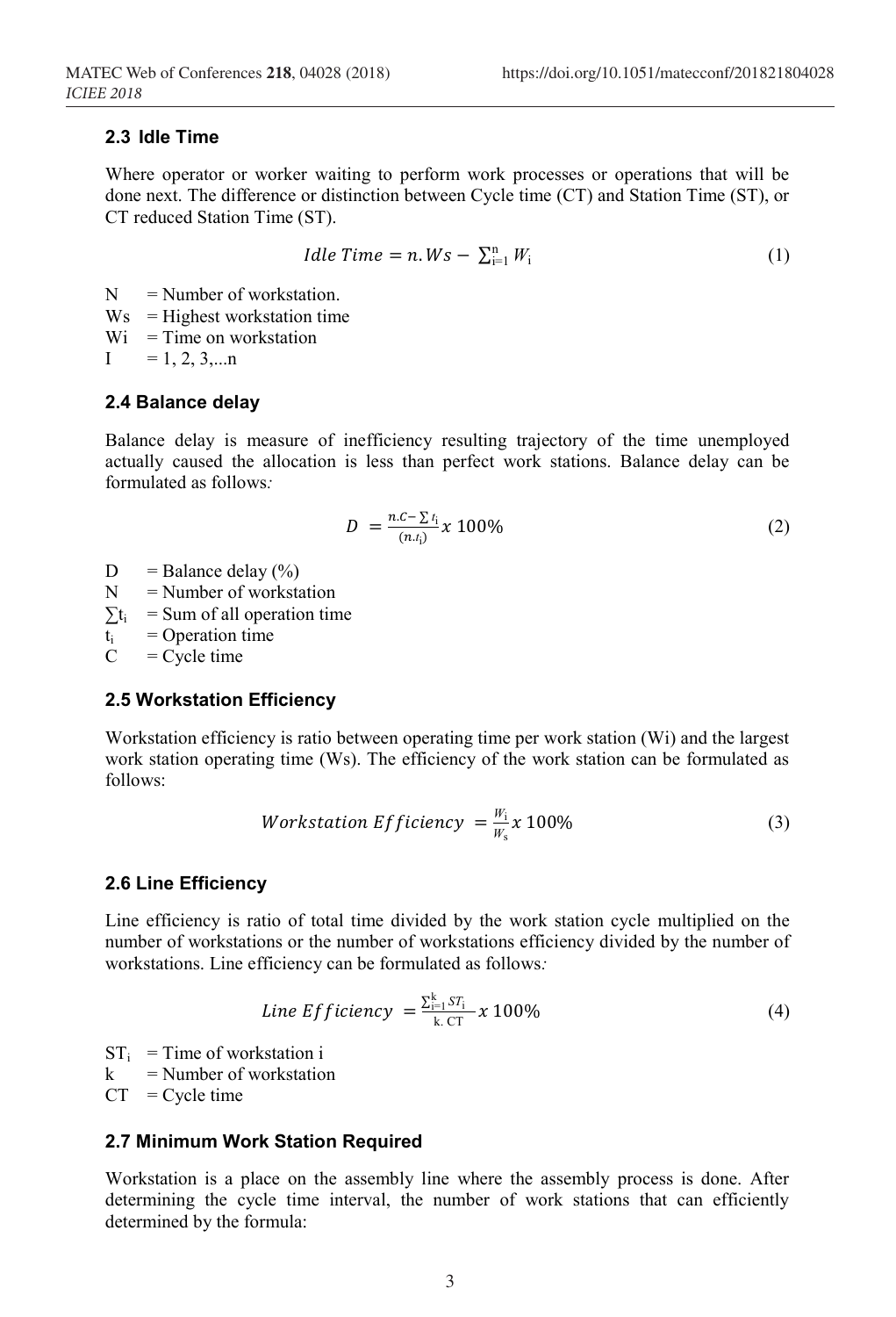$$
kmin = \frac{\sum_{i=1}^{k} t_i}{CT}
$$
 (5)

#### **2.8 Smoothness Index**

Smoothness index (SI) is an index that indicates the relative smoothness of a specific assembly line balancing.

$$
SI = \sqrt{\sum_{i=1}^{k} (ST_{\text{max}} \cdot ST_i)^2}
$$
 (6)

 $ST<sub>max</sub>$  = Maximum workstation time

 $ST_i$  = Time of workstation i

Steps in this method used Ranked Positional Weight Method is as follows (5) :

- 1. Make a precedence diagram.
- 2. Determine ranking position (positional weight) for each element of the work (a ranking position of a touch operation on the longest flow time of start of operation until the end of network).
- 3. Sort elements of work based on ranking position in step number 2. Elements of work with the highest ranking position most sorted first.
- 4. The process of placement of elements of work at workstation, where elements of work with the rank and position of the highest order who placed first.
- 5. If the workstations are the remaining time after the placing of an operation, place the next sequence operation at workstation during the operation do not violate in precedence relationships, time do not exceed on workstation cycle time.
- 6. Repeat the steps 4 and 5 until all elements of the work has been already placed at workstation.

# **3 Case Study of Automotive Industry**

This case study is based upon a real problem from the automotive industry which is one of the largest motorcycle manufacturers. The manufacture has a problem in their production line which impact on the company's looses by not able to fulfill customer orders also increased overtime.



**Fig. 1.** Production flow of the manufacture

Although the entire section that is in production systems is an important factor for the sustainability of production lines, there are two sections is a major factor that is sub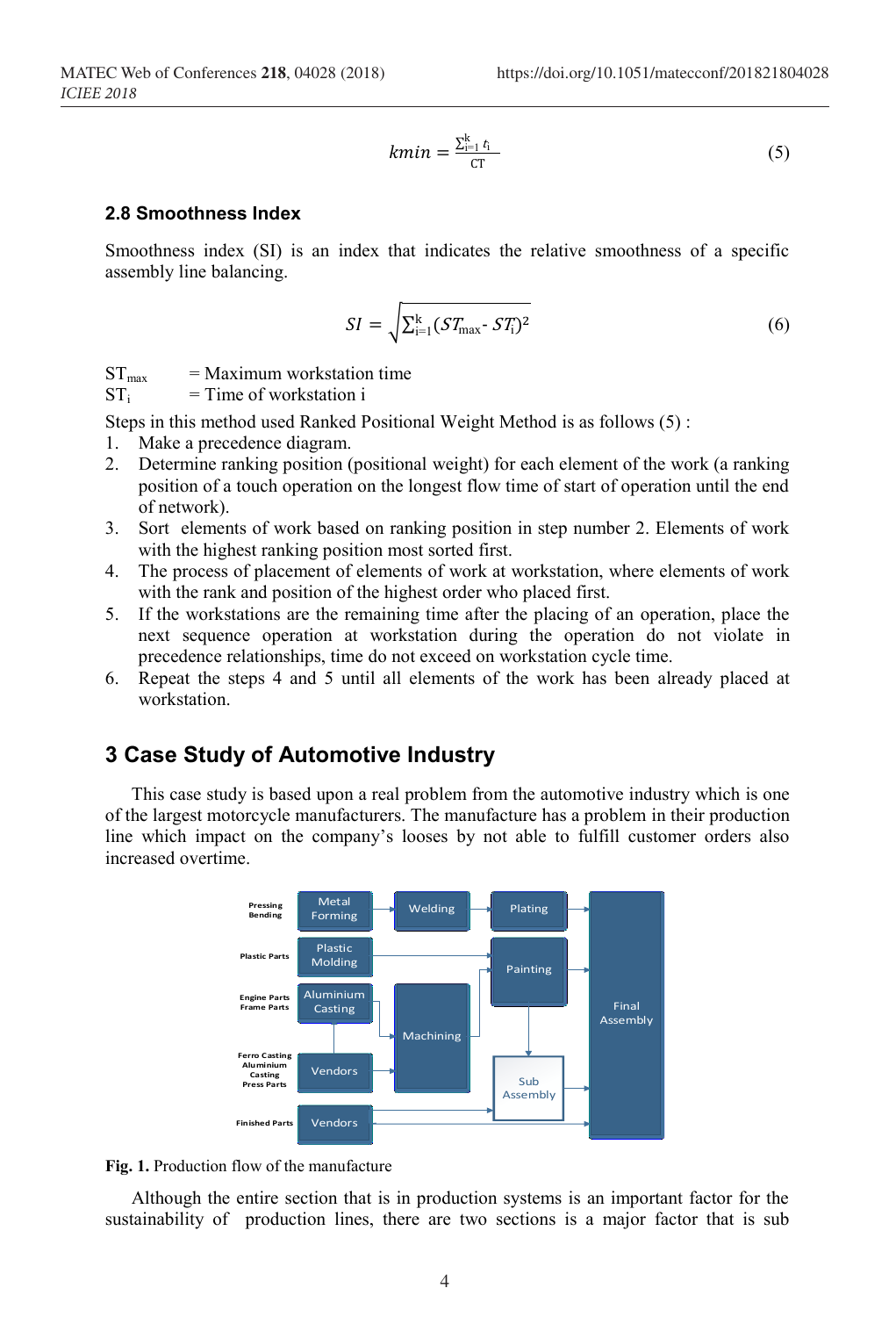assembly and final assembly. Sub assembly is responsible for generating products such as engine and tire while the final assembly section was responsible for assembling all products from previous section into final product that is motorcycle. Both sections which can be considered important due to the high levels of liability and usability compared to other sections as a result if there is a delay in the sub assembly or final assembly, then the entire production system will also experience delays due to the minimum time available for both sections to be able to repair and fulfill desired order. Particularly in sub assembly section, delay often caused by imbalance production assembly lines that can be seen from the unemployed workers in several work stations, while some other work stations are work optimally. This resulted in the production system is running not efficiently and effectively

# **3.1 Results**

Table 1 shows a comparison of the level of performance of the assembly line with the actual conditions of assembly lines that have been carried out line balancing using parameters that are in line balancing.

| <b>Parameter Line</b><br><b>Balancing</b> | <b>Before Improvement</b> | <b>After Improvement</b> |
|-------------------------------------------|---------------------------|--------------------------|
| Line Efficiency                           | 83,12%                    | 91,43%                   |
| Number of Work Station                    | 22                        | 20                       |
| Smoothness Index                          | 41.59                     | 14.99                    |
| <b>WS Efficiency</b>                      | 76,52%                    | 91,71%                   |
| Idle Time                                 | 168,29                    | 49,58                    |
| <b>Balance Delay</b>                      | 16.88%                    | 8.57%                    |

**Table 2.** Comparison of performance levels actual condition with assembly line balancing line results

Based on comparison of the level of performance of Table 1 shows that the balance of the assembly lines by using line balancing is generally better than the current condition of the assembly line. Every parameter of line balancing will be further analyzed as follows:

# 1. *Line Efficiency*

Line Efficiency is the level of efficiency of the assembly line, expressed as the ratio between the time spent by the assembly line to the available working time is the cycle time. By having a high level of efficiency, it can be said that each station has a working time approached predetermined cycle time so that the higher level of efficiency of assembly line, performance of assembly lines will be more optimal. Based on the calculations, efficiency improvement trajectory of the actual condition from 83.12% increased until 91.43% using the method of line balancing.

2. The number of workstation

The number of workstations used will affect the planning of expenditures made by the company so as to more reduction in the required workstations will have an impact on cost reduction for companies and profitable for them financially. After the line balancing on assembly line, there is a reduction in number of workstations needed from 22 to 20 workstations resulting cost reduction for the company.

### 3. Smoothness Index

Smoothness Index is an index that has a relatively smooth running of the assembly lines of certain balance or equilibrium level of fluency of assembly line has been established. Value smoothness index increasingly close to zero suggest that the level smoothness of assembly line will get better and this contributes to index of delay on production process. The value of the smoothness index decreased assembly line where value on current conditions that amounted to 41.59 to 14.99 so that it can be concluded that the smooth running of assembly lines is increasing and prevent the occurrence of delay production.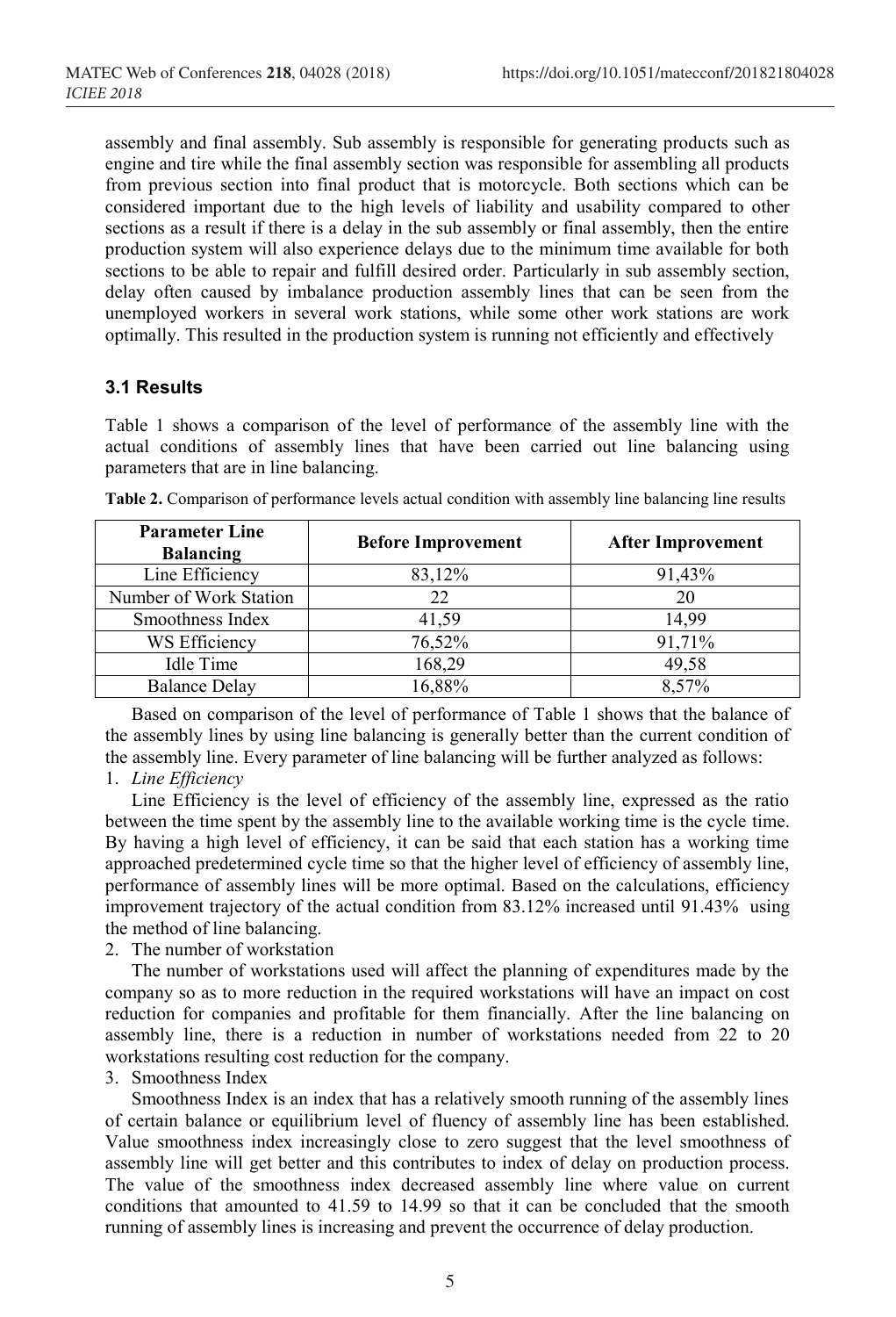#### 4. Workstation Efficiency

Workstation efficiency is a high level of efficiency is expressed by the ratio of a workstation with the greatest time working station for the entire workstation. Workstations can describe balancing efficiency of allocation of workload that is by increasing the value of the workstation efficiency, the labor time required for each workstation will be close to the largest working time from one workstation so that the workload of each work station can be said to be more balanced. Condition of assembly lines currently have a workstation efficiency value of 76.52% to 92.71% after the line balancing that with increase in this parameter states that the allocation of existing workload on assembly line machines cub become more balanced.

#### 5. Idle Time

Idle Time is total waiting time required by work stations to carry out specified work operation. By decreasing value of idle time, waiting time required by the operator will also be getting a little bit so working process can be run faster and increase productivity on workstation. Based on the calculation result, adecline in the value of idle time on assembly lines of 168.29 seconds became 49.58 seconds.

#### 6. Balance Delay

Balance delay is ratio between idle time on assembly line with time available. The value of balance delay starting from percentage of idle time owned production process since the time of components entering the first workstation to workstation last. If value of balance delay to zero then the level of performance of assembly line can be expressed better as time delay on all wor stations will be smaller than time available. The value of balance delay obtained from the calculation amounted to 8.57% where value is decreased from value balance delay in actual conditions which amounted to 16.88%.

### **4 Summary and Conclusion**

By performing line balancing methods using Ranked Positional Weight on the assembly line, there was an increase in the level of performance of assembly lines with an efficiency of 91.43%, number of workstations required as many as 20, the index of smoothness index of 14.99, the level of efficiency workstation at 91.71%, the value of idle time of 49.58 seconds, and the value of balance delay amounted to 8.57%. The increase in line balancing parameter indicates that assembly line will run better than current assembly lines where the level of efficiency has a value of 83.12%. Number of workstation required as many as 22 and index of smoothness index of 41.59, the level of efficiency of workstations amounting to 76.52%, the value of the idle time of 168.29 seconds, and balance delay value amounted to 8.57%. With the increased performance of assembly line so can make increase of t efficiency and productivity which will surely impact production system as a whole so that the company can meet demand of consumers constantly as well as reduce cost. Investigate further associated with other aspects such as layout of production process, maintenance of machinery and equipment also psychologically assessment for employees.

# **5 Acknowledgements**

This work is supported by Hibah PITTA 2018 funded by DRPM Universitas Indonesia, No. 2453/UN2.R3.1/HKP.05.00/2018.